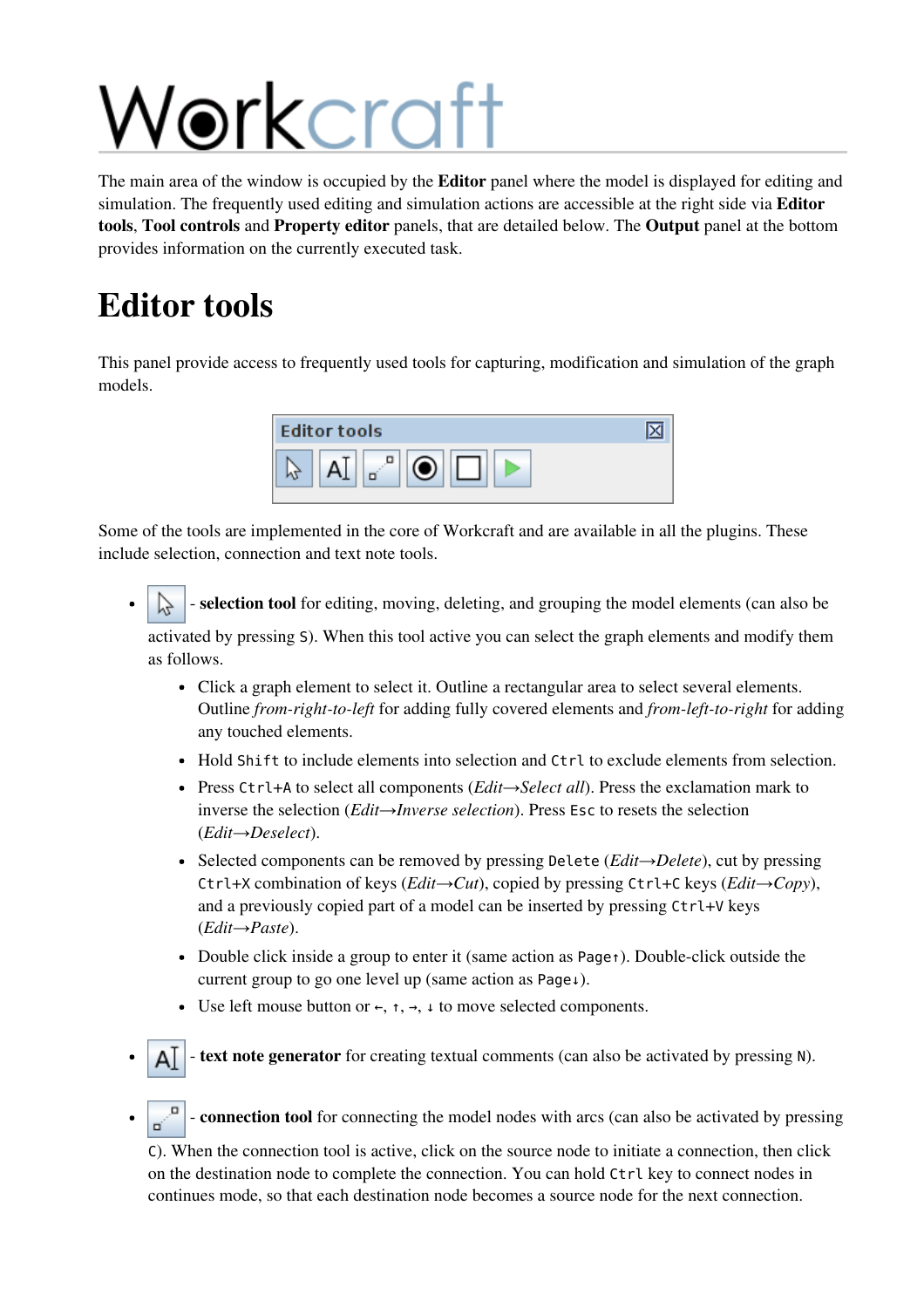Most of the tools are model-specific and are implemented by the corresponding plugin. For example, the Directed Graph plugin implements a basic vertex generator tool while the Petri net plugin implements place generator, transition generator and simulation tools.

- create Petri net places (can also be activated by pressing P).
- create Petri net transitions (can also be activated by pressing T).
	- activate simulation of the model (can also be activated by pressing M).

## Tool Controls

This panel provides access to the extended functionality (if present) of a selected tool. Of the generic tools only the Selection tool and Simulation tool have such extended functionality. Let us consider them in detail.

#### Selection controls

The selection tool controls provide the means to transform the selected nodes and connections of the model.

| <b>Tool controls</b> |  |  |
|----------------------|--|--|
| ٠                    |  |  |

- combine the selected elements into a group (or press Ctrl+G).
- combine the selected elements into a page (or press Alt+G).
- decomposes the selected group into the comprising elements (or press Ctrl+Shift+G). .
- level up action: if the focus is currently inside a group, then pressing this button shifts the focus to the container group or the root of the model. The same can be done by pressing Page↑or *double-clicking* outside the group boundaries.
- level down action: if a single group is selected, then pressing this button enters this group. The same can be done by pressing Page↓ or *double-clicking* inside the group boundaries.
- flip selected elements horizontally (or press Ctrl+F).
	- flip selected elements vertically (or press Ctrl+Shift+F).
- rotate selected elements clockwise (or press Ctrl+R).
- rotate selected elements counterclockwise (or press Ctrl+Shift+R).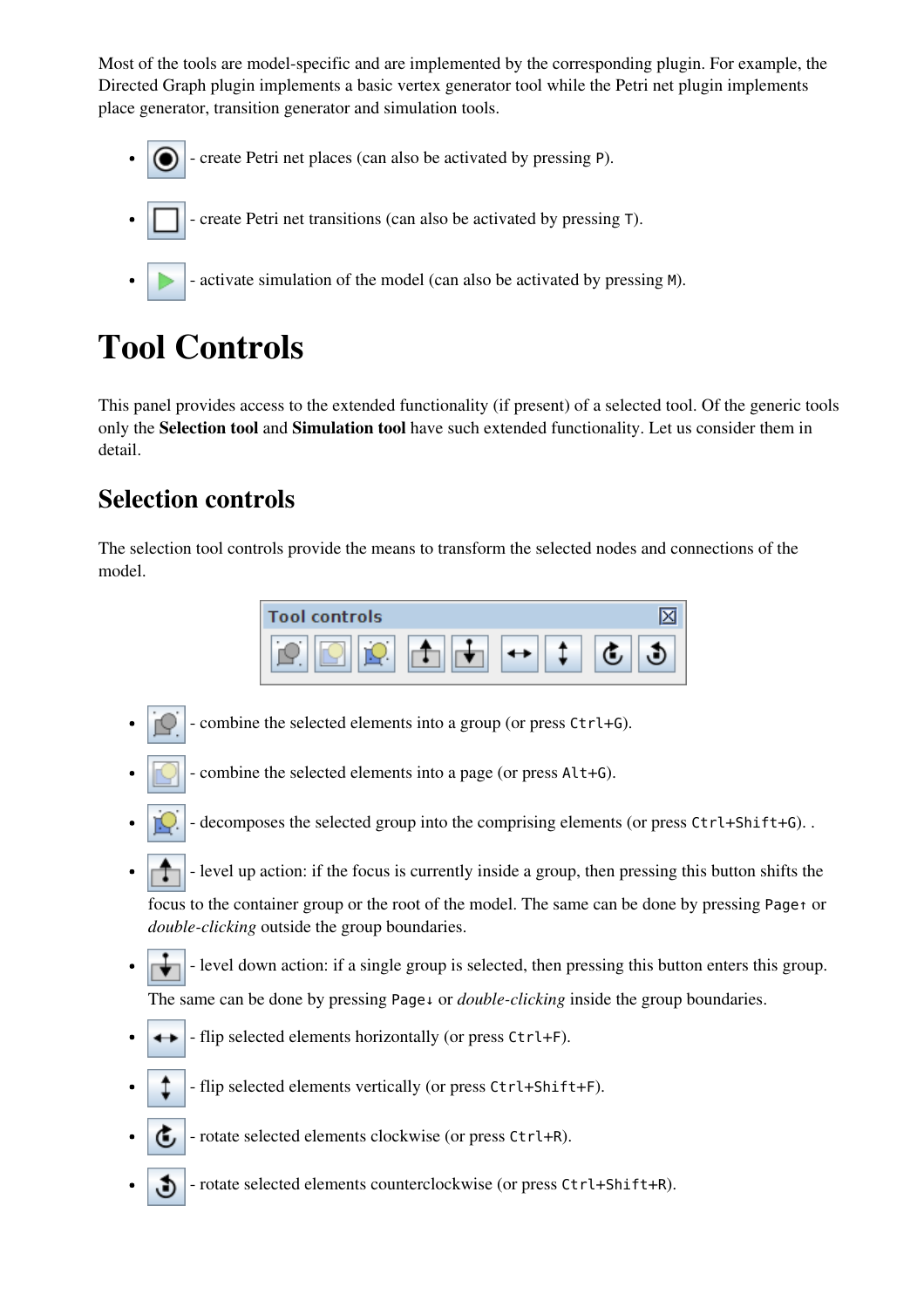Note the difference between groups and pages. Groups are just unnamed decorations for several nodes, while pages are named nodes containing other nodes.

#### Simulation controls

The simulation tool controls provides the means to analyse and navigate the simulation data. There are two sources of simulation data:

- Trace the *base* sequence of events, often from an external tool, e.g. a trace leading to a deadlock.
- Branch the *deviated* sequence of events executed by explicitly clicking the excited nodes of the model.

Usually the event names correspond to the model nodes whose execution changed the state of the model. The sequences of events are recorded in the corresponding columns of the *Trace*–*Branch* table. You can click the name of the event in either column to restore the model state just before that event has happened.



The navigation through the simulation data can be done with the following buttons:

- execute the trace and branch events starting from the current position.
- stop the execution and reset the trace and branch data.
- undo the last event that lead to the current state.
- execute the next event in the trace or branch. DD.
- RIND - randomly execute events from a pool of events that are enabled in the current state.
- 围 - copy the trace, the branch and the current simulation state into the clipboard.
- paste the trace, the branch and the current simulation state from the clipboard. b.
- save the current state of the model as its initial state.

The slide bar under the navigation buttons controls the speed of playback for the existing or randomly generated sequence of events.

## Property editor

The Property editor panel enables displaying and modifying the attributes of a model and its elements. It has four distinctive modes of operation: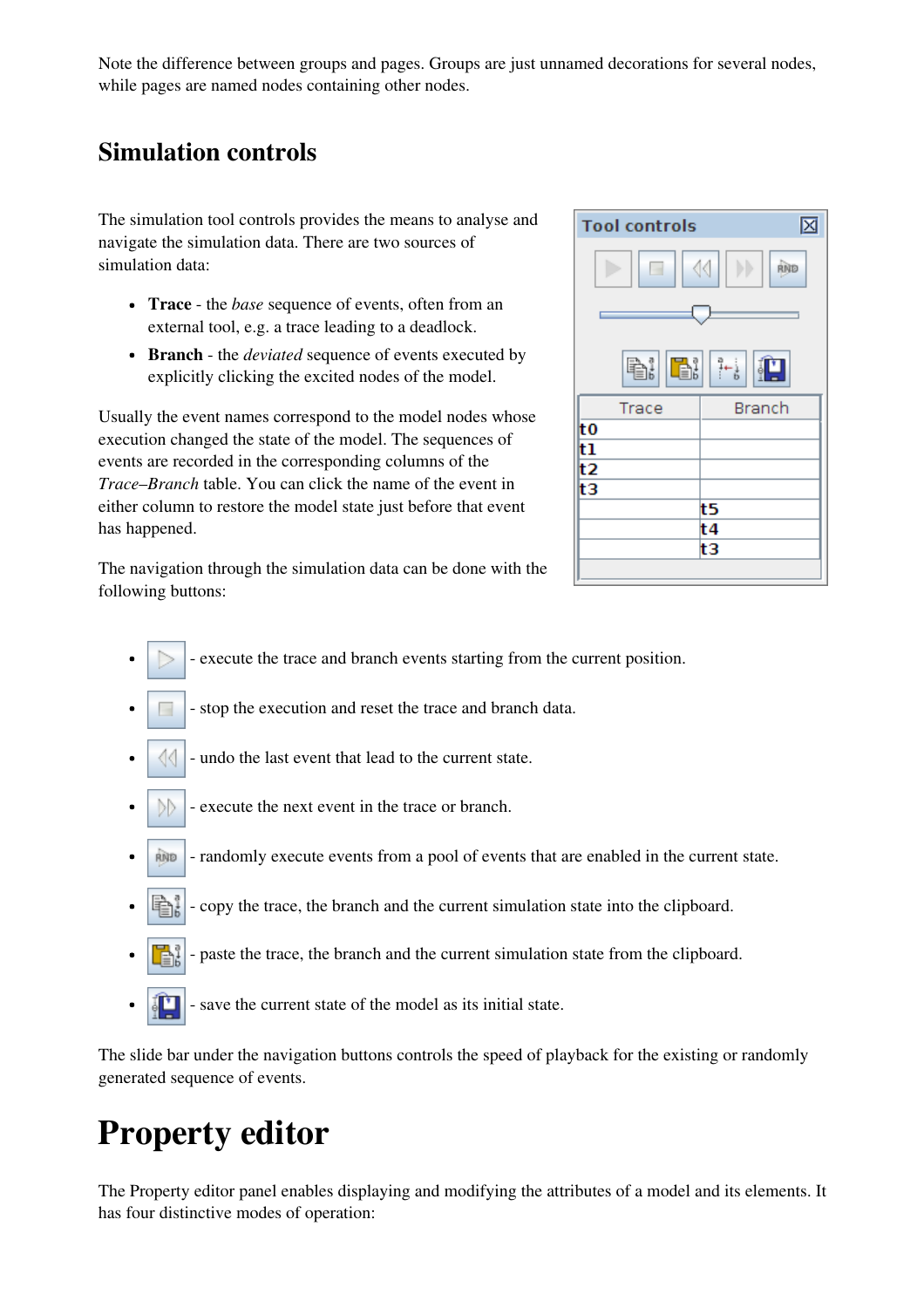- Element properties. When a single element is selected its properties are displayed and are available for editing.
- Combined properties. When a group of elements is selected a "combined" list of their properties is displayed. Those properties which have the same name and class are combined under one editor item and its modification will propagate too all selected components of relevant class. If the initial value of the combined property cannot be agreed between the selected components an empty grey box is shown.
- Model properties. When no elements is selected the model-specific properties are displayed. This can be seen in the Policy Net plugin where a list of bundles is shown with a possibility to edit their names, colours and the list of bundled transitions.
- Template properties. When a node generator or connection tool is activated, their *template* properties are displayed and can be modified. All all subsequently created nodes or connections inherent these template properties. To reset the template properties for a particular tool to their default settings just double-activate the tool (i.e. activate the tool while it is already selected).

The base list of properties depends on the element type but may be extended by the plugins implementing a particular interpreted graph model. The elements available in all the models are *nodes*, *connections*, *groups* and *text notes*.

## Tips and Tricks

- Selection
	- Hold Shift to include objects into a selection and Ctrl to exclude objects from a selection.
	- Outline a selection rectangle *from-left-to-right* for adding objects that are inside the selection region, and *from-right-to-left* for adding objects touched by the selection region.
	- Press Crtl+A to select everything or Ctrl+I to inverse the selection.
	- Use *left mouse button* or ←, ↑, →, ↓to move selected components.
	- Selected components can be removed by pressing Delete.
	- Press Ctrl+A to select all objects or Esc to reset selection.
- Clipboard and History
	- Clipboard operations are allowed between the models of the same type:  $Ctrl+C$  to copy, Ctrl+X to cut and Ctrl+V to insert.
	- History of modifications can be browsed: Ctrl+Z to undo and Ctrl+Shift+Z to redo.
- Navigation and Grouping
	- Ctrl+G combines selected objects into a group and Ctrl+Shift+G splits selected groups into individual objects.
	- Press Page↓or *double-click* a group to enter it. Press Page↑or *double-click* outside a group to leave it.
	- Scroll the mouse wheel *forward* to zooms in and *backward* to zoom out. Alternatively press +to zoom in and −to zoom out. Press Ctrl+0to restore the default scale.
	- Press Ctrl  $+F$  to fit the selection into the screen or Ctrl  $+T$  to centre it.
	- Use the *middle mouse button* or Ctrl+*right mouse button* or Ctrl+←, ↑, →, ↓to pan the view.
- Simulation
	- Use [ and ] keys to navigate through the simulation trace.
	- In *Signal-State* table the values of excited signals are depicted in bold font.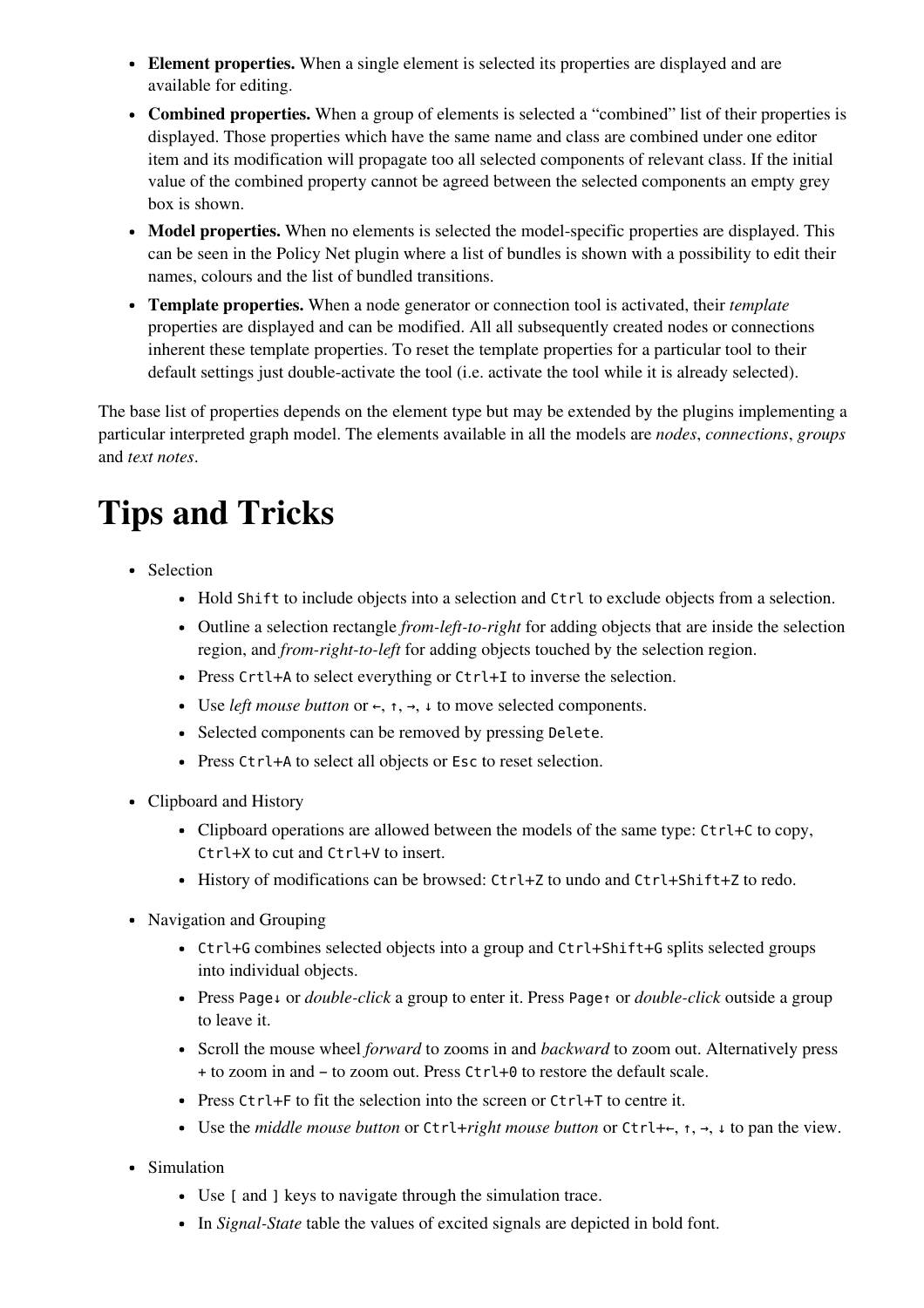# Workcraft

## Synthesis and verification of C-element

C-element [http://en.wikipedia.org/wiki/C-element] is a latch that synchronises the phases of its inputs. A symbol for a 2-input C-element and its timing diagram are shown in the figures below. Initially all the signals are in the low state. When both inputs in1 and in2 go high, the output out also switches to logical 1. It stays in this state until both inputs go low, at which stage the output switches to logical 0.



#### Modelling

Let us model the C-element behaviour using STG formalism. Create a new STG work called *stg-celement* and *translate* the sequence of events in the timing diagram into a sequence of STG transitions. Basically you need to create a signal transition for each event of the timing diagram and capture the causality between these events by means of directed arcs between signal transitions. Recreate the following STG model in Workcraft.

Start with the reset phase of the C-element where out-event is caused by in1-and in2-events:

• Activate the signal transition generator  $\|\mathcal{V}\|$ . Pay attention to the hint at the bottom of the screen:

Click to create a falling (or rising with Ctrl) transition of an output (or input with Shift) signal.

- Click the Editor panel in the location where you want the out-transition to appear.
- Hold Shift and click in the desired location of in1-transition. The default name for the input signal is in, therefore you need to rename it. Go to the Property editor and change *in name* from in to in1.
- Create in 2-transition the same way as in 1-.
- Activate **connection tool**  $\mathbb{R}^{\mathbb{R}^n}$ . Pay attention to the hints at the bottom of the screen. Initially the

hint says *Click on the first component.* After the first component is chosen, the hint changes to *Click on the second component or create a node point. Hold Ctrl to connect continuously*.

- Click in1-, move the mouse pointer to the out-transition and click again. A causality arc from in1-to out-will be created.
- Repeat the connection procedure to capture causality between in2- and out-transitions.

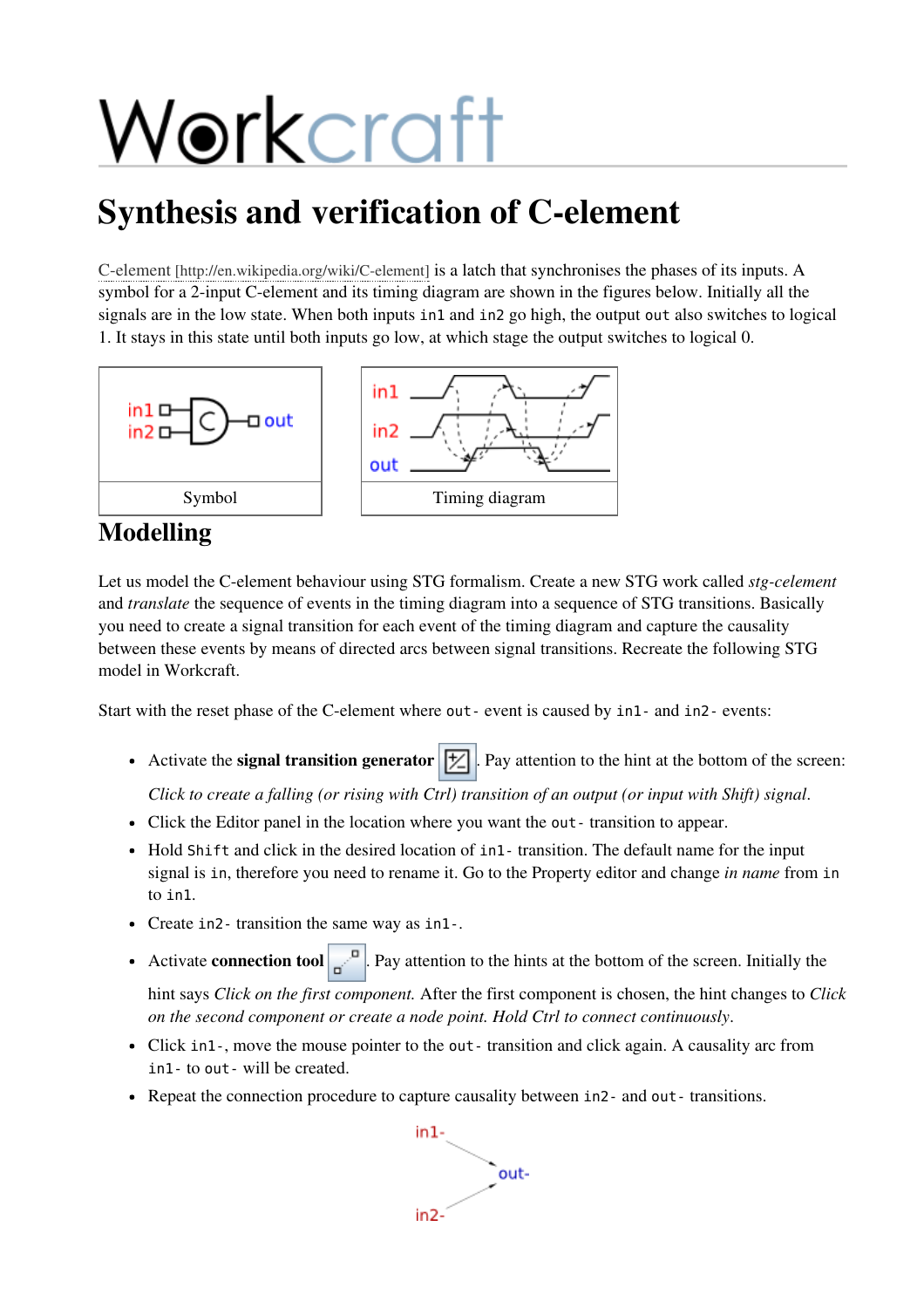Similarly capture the set phase of the C-element:

- Create transitions  $in1+$ ,  $in2+$  and out+. As before, rename the default in signal to in1 and in2 respectively.
- Create causality arcs from in1+to out+and from in2+to out+.
- Use the **selection tool**  $\left\| \cdot \right\|$  to rearrange the STG nodes similar to the following figure.



Now connect the set and reset portions of the specification:

- The same as before, use **connection tool** to introduce causality from out+ to in1- and to in2-.
- Create an arc from out to in1+, but this time instead of a straight line connection use a polyline. After choosing the source of the connection (out - transition) click aside of the existing transitions this will create a node point of a polyline. Continue forming the shape of the polyline by creating its node points, and finally choose the destination transition in1+.
- Repeat the same procedure for creating a polyline connection from out to in2+.



Finally, specify the initial state of the C-element in accordance to the starting point of the timing diagram:

- Activate the selection tool
- Select the arc from out-to in1+and in the Property editor set the *Tokens* value to 1.
- Similarly put a token on the arc from out-to in2+.

The resulting STG should look as follows.



#### Validation and verification of specification

Activate the **simulation tool**  $\Box$  and exercise the obtained STG model. Click one of the enabled signal transitions (they are highlighted in orange) to *evaluate* the STG into the next state. Note that the sequence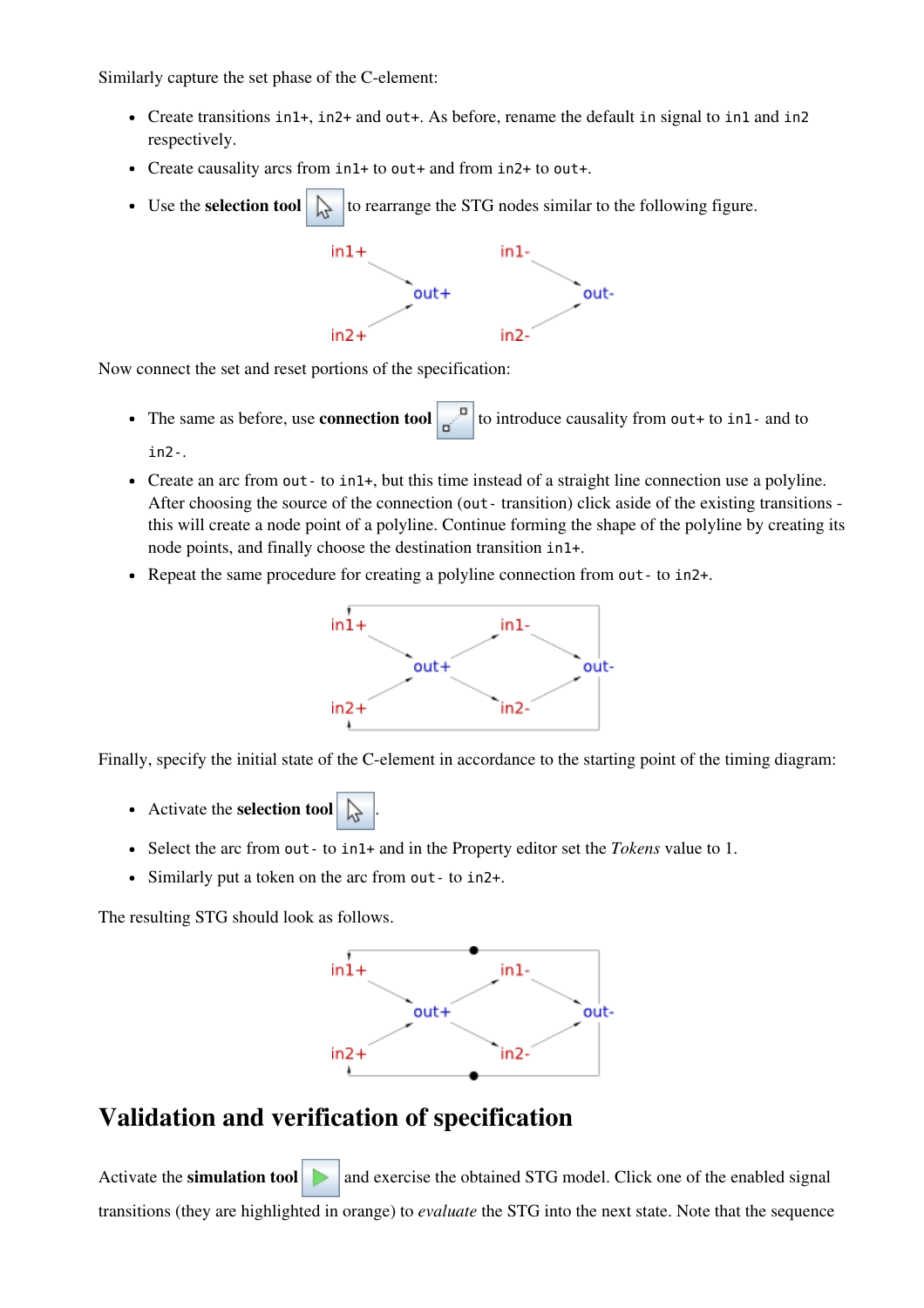of fired transitions is recorded in the simulation trace that is somewhat similar to the original timing diagram. Check that the simulation traces correspond to the intended behaviour of C-element.

Before proceeding to the synthesis of the C-element it is a good idea to verify that its specification meets essential requirements, e.g. that it is consistent, is free from deadlocks, and output-persistent.

To verify the signal consistency (i.e. that the rising and falling phases of each signal alternate in all possible execution traces) select *Tools→Verification→Consistency [MPSat]* menu item. Similarly, for deadlock checking select *Tools→Verification→Deadlock [MPSat]*, and for output-persistency select *Tools→Verification→Output persistence (without dummied) [MPSat]* menu item.

If the specification violates any of these properties then a trace leading to the problematic state will be reported. This trace can be simulated for better understanding the reported issues and for correcting them in the specification.

#### Synthesis

The STG specification can now be synthesised into an asynchronous circuit implementation either with Petrify or MPSat backend tools via *Tools→Synthesis* menu.

A complex gate solution obtained with Petrify (*Tools→Synthesis→Complex gate [Petrify]* menu item) is as follows:  $\langle \mathbf{I} \rangle$  Note that solution is not unique and you may get a slightly different equation.  $\langle \mathbf{I} \rangle$ 

 $[out] = in2 (in1 + out) + in1 out;$ 

By opening the parenthesis one can obtained the following equation:

 $[out] = in1 in2 + in2 out + in1 out;$ 

This equation can be directly mapped into an AND-OR complex gate whose function is  $Z = A*B + C*D +$ E\*F; let us call it *AO222* gate.

Circuit designers use hardware description languages, such as Verilog

[http://en.wikipedia.org/wiki/Verilog] or VHDL [http://en.wikipedia.org/wiki/VHDL], to precisely describe the circuit. For example, the association of the C-element ports to the *AO222* gate pins can be described by the following Verilog module (if you are not familiar with Verilog you can safely skip this part as it is not required by the rest of the tutorial):

```
module celement (in1, in2, out);
  input in1;
  input in2;
  output out;
  AO222 inst_c (.A(in1), .B(in2), .C(in2), .D(out), .E(in1), .F(out), .Z(out));
endmodule
```
#### Circuit capturing

Create a new Digital Circuit work called *circuit-celement-cg* and capture the implementation suggested by Petrify in form of a gate-level netlist. In the future versions of Workcraft the derivation of a circuit from the synthesis output will be automated, but for now please do it manually.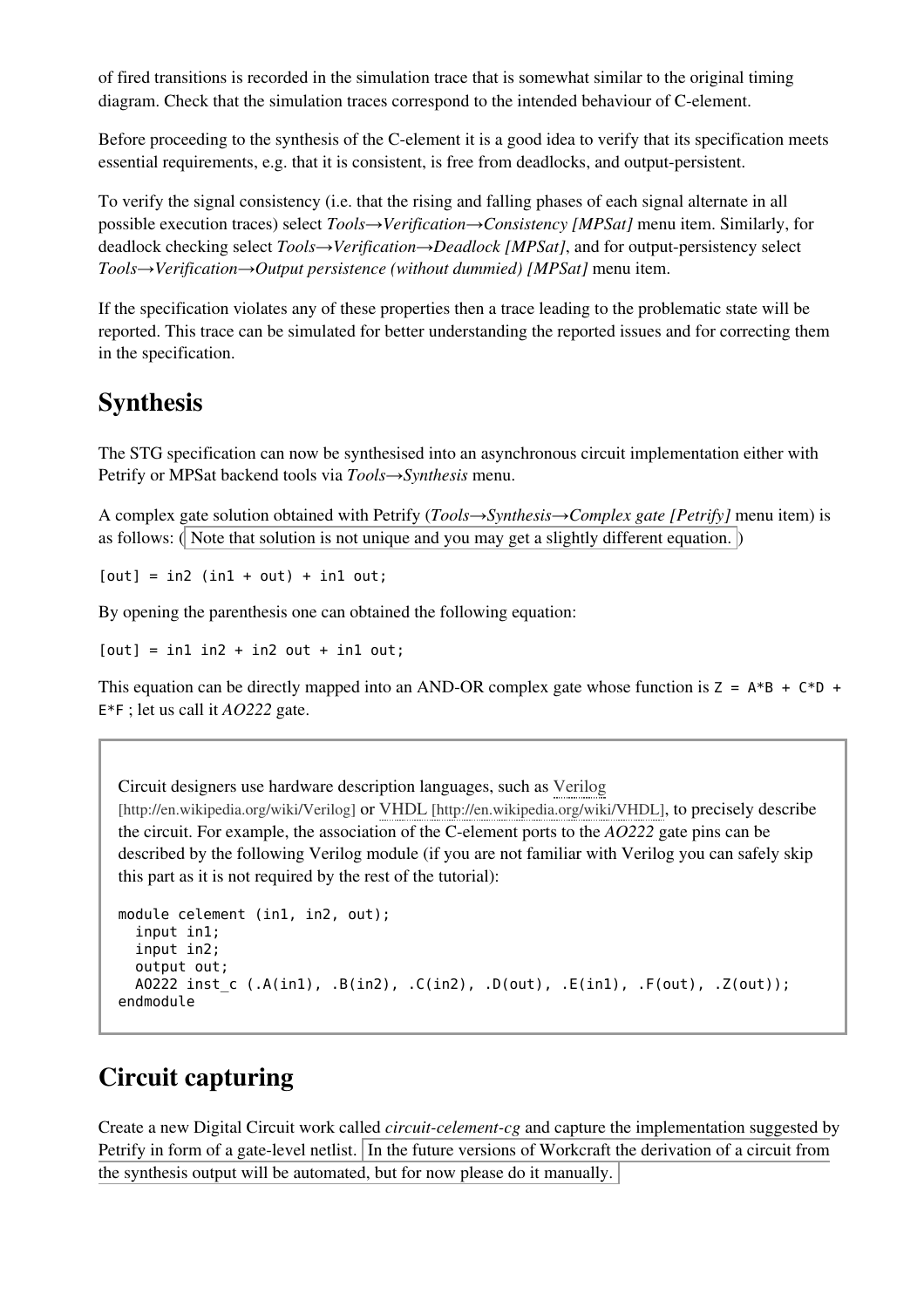- Activate **functional generator**  $\cdot$  and click in the desired position of the AND-OR complex gate.
- Activate selection tool
- Select the only pin of the newly created function component.
- In the Property editor change the *Name* of the pin to Zand modify its *Set function* to A\*B+C\*D+E\*F.



Select the function component and in the Property editor change its rendering type from *Box* to *Gate*.



- Activate **port generator**  $\Box$  Pay attention to the hint at the bottom of the screen: *Click to create an output port (hold Shift for input port)*.
- Click in intended location of the output port. Note that by default the port will be named out1 you can change this name to out later.
- $\bullet$  Hold Shift and click in the desired locations of the input ports they will be automatically assigned in0 and in1 names.
- Switch to the selection tool. Choose the output port, go to the property editor and change port *Name* to out. Similarly change the name of input port  $in\theta$  to in2.



- Activate connection tool
- Connect input ports in1 to the  $1<sup>st</sup>$  and  $5<sup>th</sup>$  pins of the complex gate (A and E respectively).
- Connect input ports in 2 to the  $2<sup>nd</sup>$  and  $3<sup>rd</sup>$  pins of the complex gate (B and C respectively).
- Connect the output pin of the gate to the output port out and to the  $4<sup>th</sup>$  and  $6<sup>th</sup>$  inputs of the gate (D and F respectively).

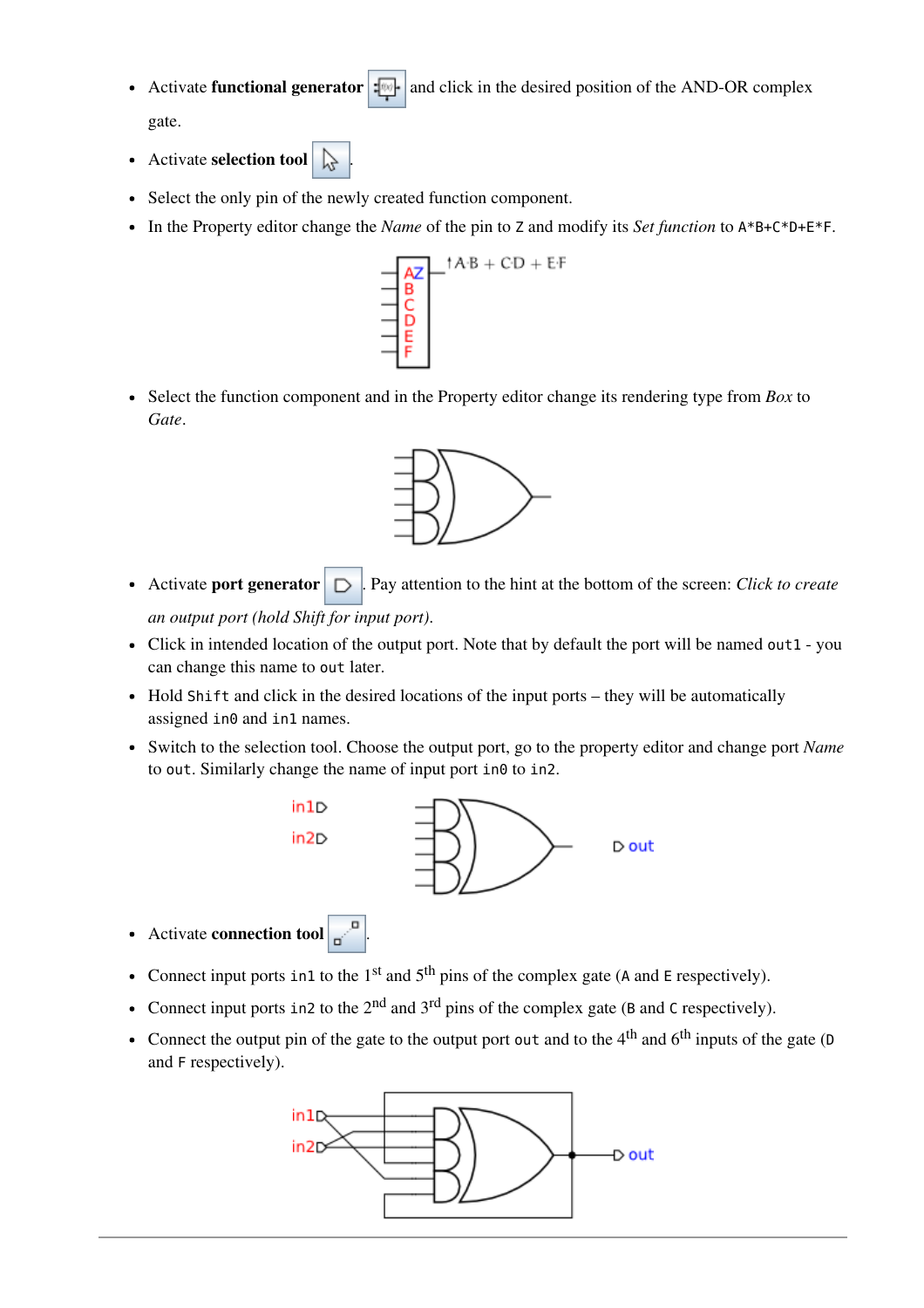

### Verification of implementation

Activate the **simulation tool**  $\Box$  and simulate the captured complex gate implementation of the C-

element. Ports, pins and wires are colour-coded: blue means low level and red means high level of the signal. Excited pins and ports are highlighted in orange.

Click one of the excited pins to toggle its logical value. Similar to the STG simulation, the sequence of signal events is recorded in the simulation trace and can be subsequently replayed for analysing the circuit's behaviour.

To conduct formal verification the circuit has to be converted into an STG. Normally this is done silently by the tool, but it is possible to view the intermediate circuit-STG via *Tools→Conversion→Signal Transition Graph*. A result of such conversion for the C-element circuit is shown below.



Note that if the C-element's inputs are not restricted in any way then they can change in an unexpected manner and cause malfunction of the circuit. This can be confirmed by checking the circuit for hazards *Tools→Verification→Hazards [MPSat]* – the circuit has a hazard after the following trace: 0: in2+, in1+.

Play this trace to discover that indeed, by the end of the trace the output of the C-element is excited and ready to switch to logical 1, but an unexpected in1- or in2-transition would disable it, that does not fit the original STG specification.

The STG specification contains some information that is not available in the circuit, namely the behaviour of the environment. The circuit can work correctly only in an environment that respects its contract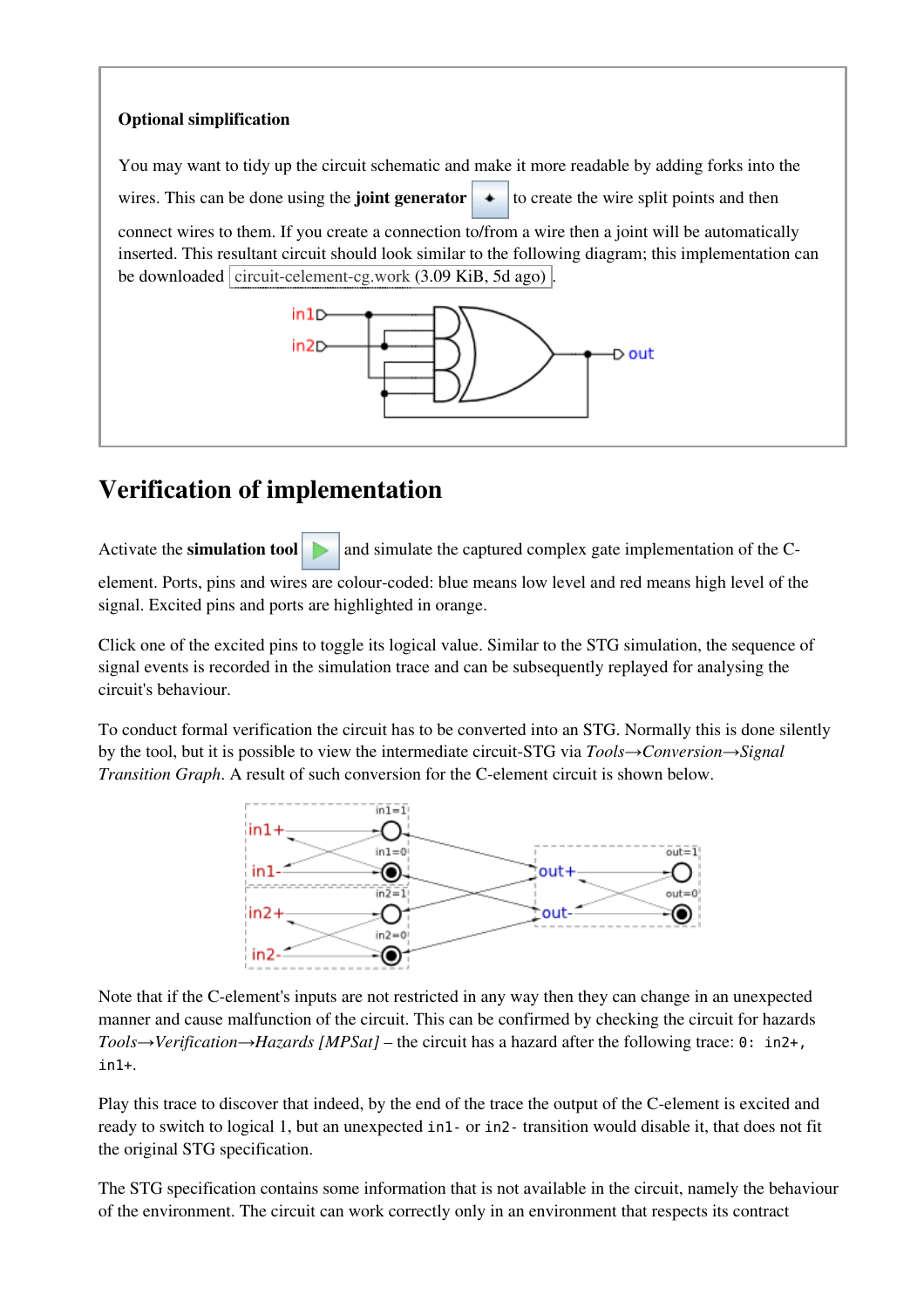specified by the original STG. In other environments the circuit may exhibit hazards, deadlocks, etc.

Therefore, to conduct formal verification of the circuit one has to restrict the environment behaviour in such a way that the circuit only receives those inputs that are allowed by the STG specification. This can be achieved as follows:

- In the circuit editor make sure that no components are selected (click on the editor canvas).
- In the property editor choose the *Environment URI* property and select the work file with the original STG specification.

Repeat the verification procedure to check if the circuit is free of hazards under the well behaved environment. Also check the circuit for deadlocks and verify if it conforms to the environment specification. All these verification steps can be run via *Tools→Verification→Conformation, deadlock and hazard (reuse unfolding) [MPSat]* menu.

Large gates like A0222 may not be available in the technology library and thus other implementations of Celement using smaller gates are of interest. However, it is very easy to make a mistake when designing asynchronous circuits, and so any such implementation has to be formally verified against the original STG specification.

Download the following candidate C-element implementation circuit-celement-decomposed.work (3.78) KiB, 5d ago) and verify that it conforms to the STG specification and is free from deadlocks and hazards.



Note that the correctness of this implementation depends on the *isochronic forks assumption*: the difference in arrival times of a signal to the ends of a wire fork is negligible compared to any gate delay. If this assumption is violated, the above implementation can exhibit hazards. Download the following Celement implementation circuit-celement-decomposed-hazard.work (3.9 KiB, 5d ago) where a delay in a wire fork is made explicit (modelled by a buffer). Formally verify this model, inspect the violation trace, and explain what can go wrong in it.

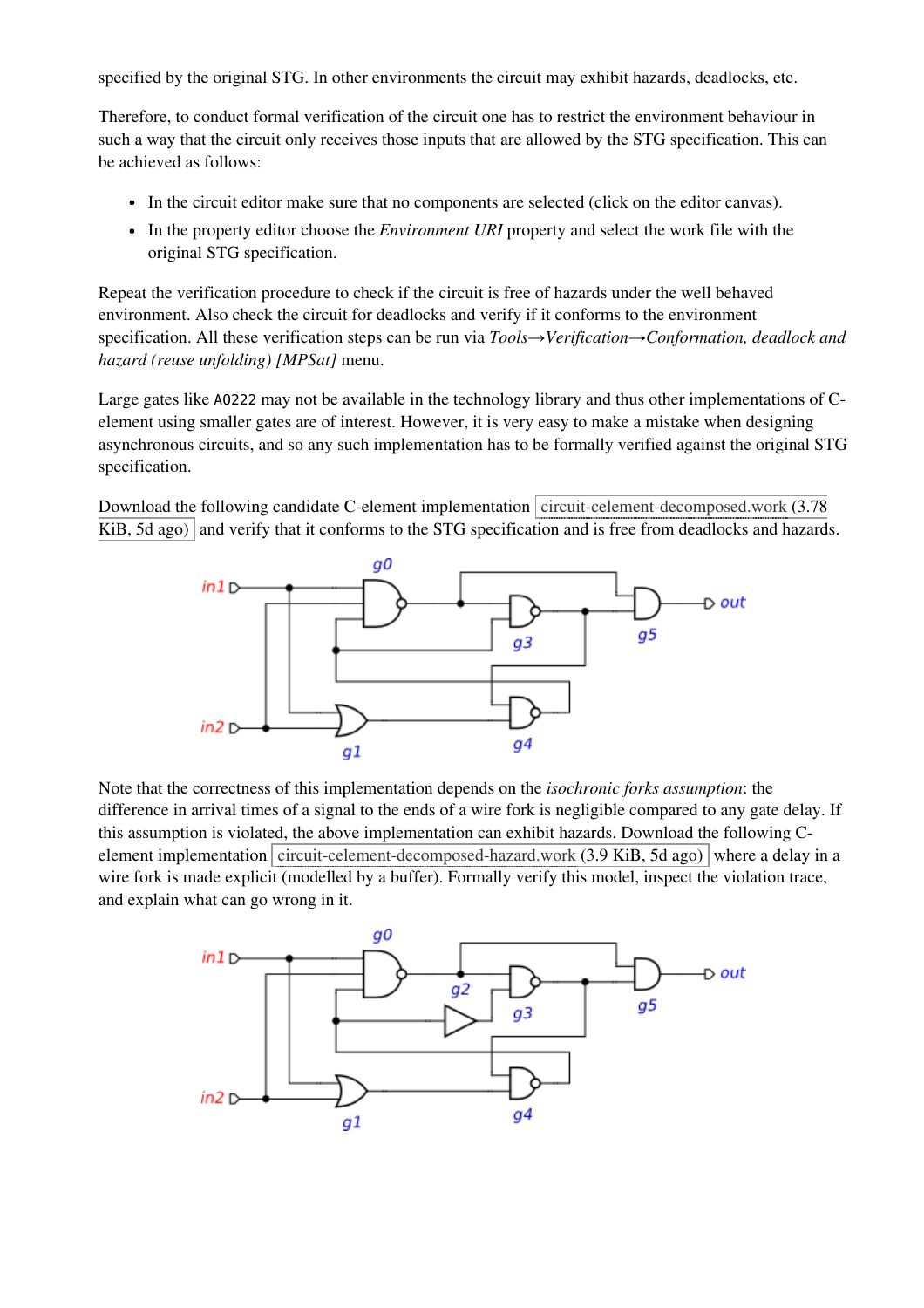# Workcraft

## Optimising Asynchronous Pipelines Using Wagging

In this practical we consider asynchronous pipelines and use formal techniques to model and analyse them, and to improve their performance.

#### Static Data-Flow Structures

Many systems can be abstractly represented by *Static Data-Flow Structures* [1], which are closely related to pipelines. This abstraction separates the structure and the function of the system from the implementation details of its components.

The possibility of formally modelling and reasoning about the system at this high-level architectural level is crucial, as the design decisions made at this level will affect all the subsequent stages of the design. Moreover, optimisations performed at this level are likely to have a much stronger impact than microoptimisations applied towards the end of the design process.

#### Wagging

*Wagging* [2] is a technique for improving the throughput of a pipeline by replicating the operational unit of a stage and cycling which copy (*slice*) the tokens should go though - see the picture below. (The analogy is with a dog wagging its tail: 2-way wagging has been applied to the  $2<sup>nd</sup>$  stage in the picture, which means that the  $1<sup>st</sup>$  token entering the stage goes into the upper slice, the  $2<sup>nd</sup>$  token goes into the lower slice, the  $3<sup>rd</sup>$ token goes into the upper slice, etc.) The tokens exit the stage in the same order they have entered it. It is assumed that the pipeline is implemented as an electronic circuit (hence the term `logic' is used instead of `operational unit'), though wagging can be applied to almost any kind of pipelines.



Each stage has a *wagging level* - the number of copies of logic it contains. The inputs and outputs of each slice are connected to *mixers* collecting the data from the outputs of one wagging logic stage and then delivering it to the current slice of the next stage. The mixers also latch the data to allow the connected slices to work independently. The above picture shows an example pipeline with a combination of nonwagging and wagging logic stages. These are connected using a selection of mixers.

Advantages of wagging:

• can significantly increase the throughput of the pipeline;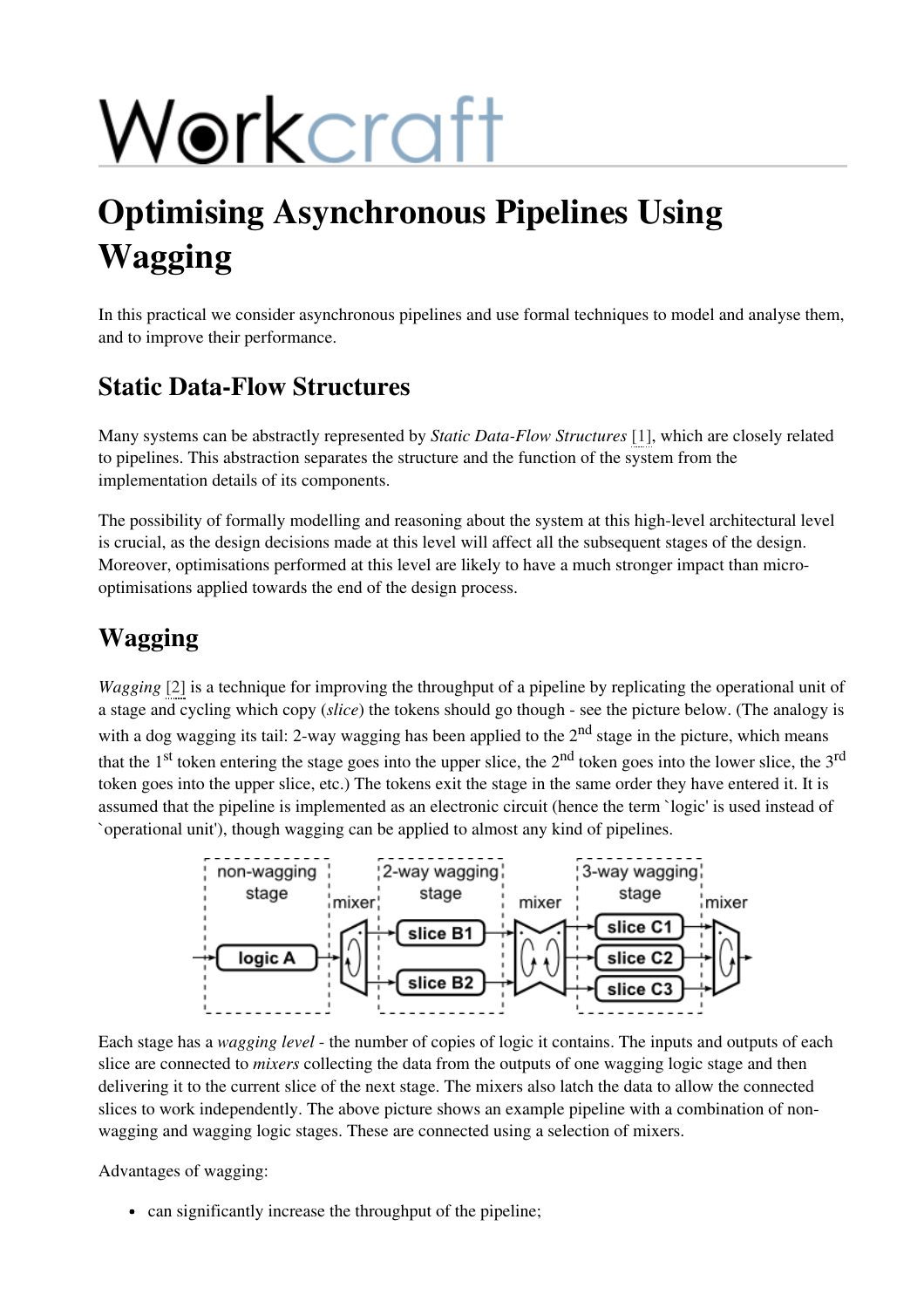- requires almost no effort from the designer (the technique can be automated to a large extent);
- the energy consumption of wagging circuits is nearly identical to the original non-wagging circuit which forms each of the slices [2].

Disadvantages of wagging:

- logic has to be replicated, which incurs circuit area overhead;
- latency is increased due to mixers.

### Conceptual RISC pipeline

Consider the following conceptual RISC pipeline. Recall that in asynchronous pipelines tokens must be separated by empty registers, and so a cycle with *N* tokens must contain at least *2N+1* registers to avoid deadlocks, and the best performance is achieved with *3N* registers, like in the pipeline below.



Re-create this *Dataflow Structure* model in Workcraft. For simplicity, set all the register delays to 0, and the delays of combinational logic blocks to 1, except for MemAccesswhose delay should be set to 3, making it the bottleneck. Make sure that token colours are all different.

Simulate this model to get the feel of the *spread token semantics* [3]. Note that:

- the enabled elements are highlighted in orange these are:
	- empty registers which can accept a token (only possible when the next register is empty);
	- registers which can lose a token (this is only possible after the token has `spread' to the next register);
	- combinational logic that is ready to be evaluated or reset (the corresponding box turns grey when the logic is evaluated, and turns back to white when the logic is reset);
- the delays are ignored during simulation;
- with spread token semantics, a token can be spread across several adjacent registers, and the colours of the tokens are chosen to help distinguishing which registers contain copies of the same token.

Now analyse the performance of this pipeline with the **cycle analiser** tool. In the *Tool controls* 

window one can see the result of the analysis: there is a single cycle with the estimated throughput 0.714. Indeed, the total delay of the pipeline is  $1+1+1+3+1=7$ , and there are 5 tokens in it, so the throughput is  $5/7 \approx 0.714$ . Moreover, the bottleneck MemAccess is highlighted in red.

The performance of this pipeline can be improved using wagging. Select the bottleneck MemAccessand apply 2-way wagging to it: *Tools→Wagging→2-way wagging*. This transformation replicates the MemAccessblock and adds some control structures (for the purposes of this practical, the gory details are swept under the carpet abstracted away for the sake of presentation). Now the tokens entering this stage of the pipeline alternate between choosing the upper and lower branch, and exit the stage in the same order they have entered it. This has an effect of halving the stage delay: Indeed, the *Cycle analiser* shows that the throughput has increased from 0.714 to 0.909: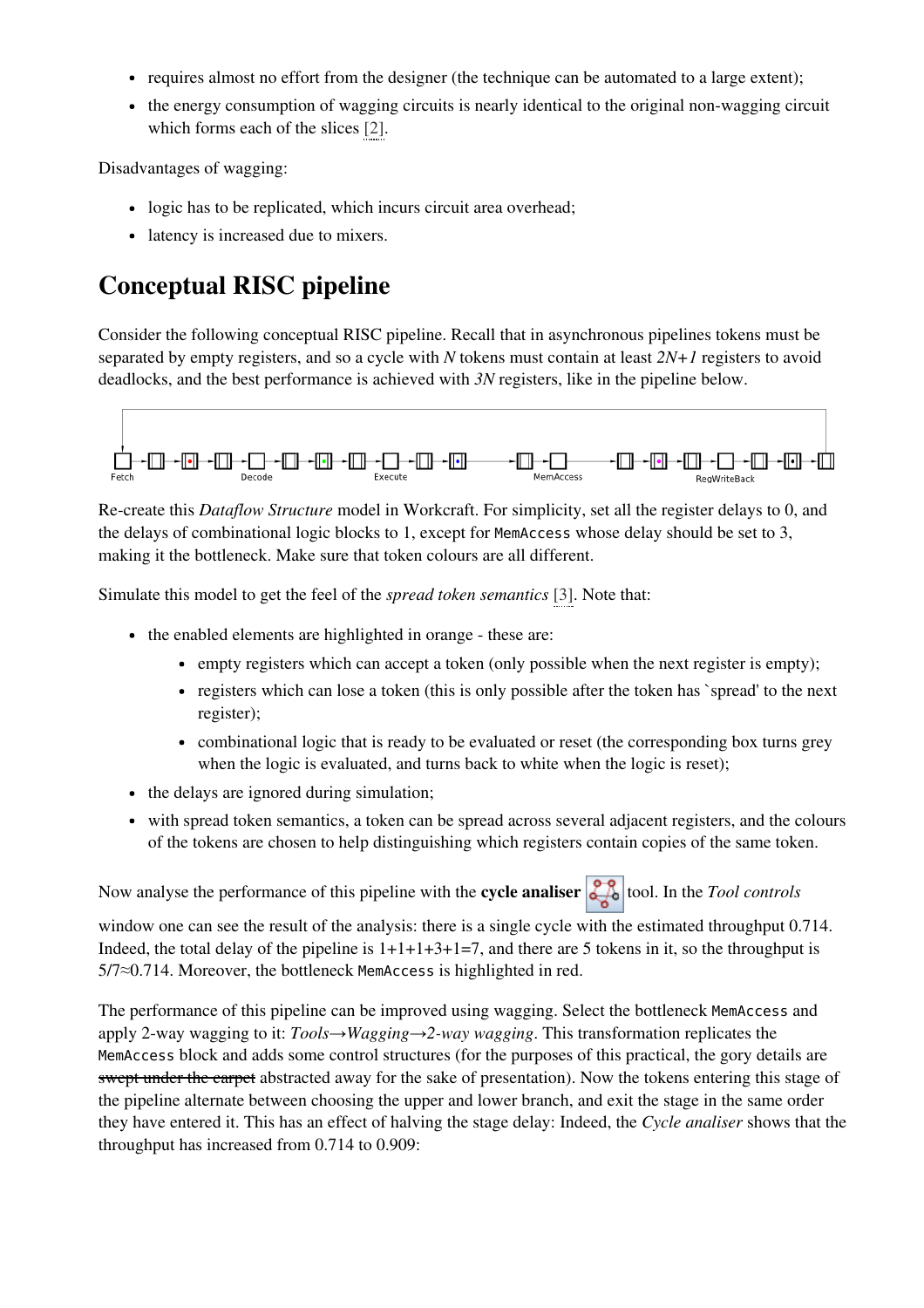| <b>O</b> Workcraft                                                                                                                             |                |       |                                                                                   |  |  |
|------------------------------------------------------------------------------------------------------------------------------------------------|----------------|-------|-----------------------------------------------------------------------------------|--|--|
| File Edit View Tools Help                                                                                                                      |                |       |                                                                                   |  |  |
| *dfs-basic [DFS]                                                                                                                               |                |       | ☑ ⊠                                                                               |  |  |
| H<br>-1611<br>-0--0<br>∼l⊡<br><b>MemAccess</b><br>-ll∙ H<br>וו ונ<br>Execute<br>Fetch<br>Decode<br>Reg WriteBack<br>MemAccess<br>(2<br>(R<br>Н |                |       |                                                                                   |  |  |
| <b>Tool controls</b>                                                                                                                           |                |       | 図                                                                                 |  |  |
| Cycle count: 10                                                                                                                                |                |       |                                                                                   |  |  |
| Throughput                                                                                                                                     | Tokens         | Delay | Cycle                                                                             |  |  |
| 0.909                                                                                                                                          | 5              | 5.5   | p0→r11→r3→r12→l4→r13→r4→r14→l2→r5→r0→r6→l0→r7→r1→r8→l                             |  |  |
| 0.909                                                                                                                                          | 5              | 5.5   | p2→r11→r3→r12→l4→r13→r4→r14→l2→r5→r0→r6→l0→r7→r1→r8→l                             |  |  |
| $\infty$                                                                                                                                       | ı              | Ō     | $c2 \rightarrow c1 \rightarrow c0$                                                |  |  |
| $\infty$                                                                                                                                       | $\overline{2}$ | Ō     | c2→c1→c3→c5→c4→c0                                                                 |  |  |
| $\infty$                                                                                                                                       | ı              | Ō     | $c4 \rightarrow c3 \rightarrow c5$                                                |  |  |
| $\infty$                                                                                                                                       | $\overline{2}$ | Ō     | $c8 \rightarrow c7 \rightarrow c9 \rightarrow c11 \rightarrow c10 \rightarrow c6$ |  |  |
| $\infty$                                                                                                                                       | 1              | 0     | $c8 \rightarrow c7 \rightarrow c6$                                                |  |  |
| $\infty$                                                                                                                                       | n              | Ō     | $c9 \rightarrow c11 \rightarrow c10$                                              |  |  |
|                                                                                                                                                |                |       |                                                                                   |  |  |

To further improve the performance of the pipeline, 3-way wagging can be applied instead of 2-way wagging: Indeed, the delay of MemAccess is three times the delay of the other stages. Undo the 2-way wagging by pressing Ctrl+Z, select MemAccess, and apply 3-way wagging to it: *Tools→Wagging→3-way wagging*. This increases the throughput to 1.

Note that there are several cycles with infinite throughput - these are formed by the control structures which have 0 delays and can be ignored. Only the two cycles shown at the top are relevant - they correspond to the two branches formed due to wagging.

By clicking on a cycle in the *Tool control* window one can highlight it in the model, with the bottleneck(s) of this cycle shown in red (if any). If no cycle is selected, the bottleneck(s) of the whole model are shown.

#### More realistic RISC pipeline

The following ARISC pipeline was adapted from [4]. All register delays were set to 0, and delays of most of the logic blocks were set to 1. The only exceptions are the Arith. and Data Mem. blocks with the delays 2 and 4, respectively.